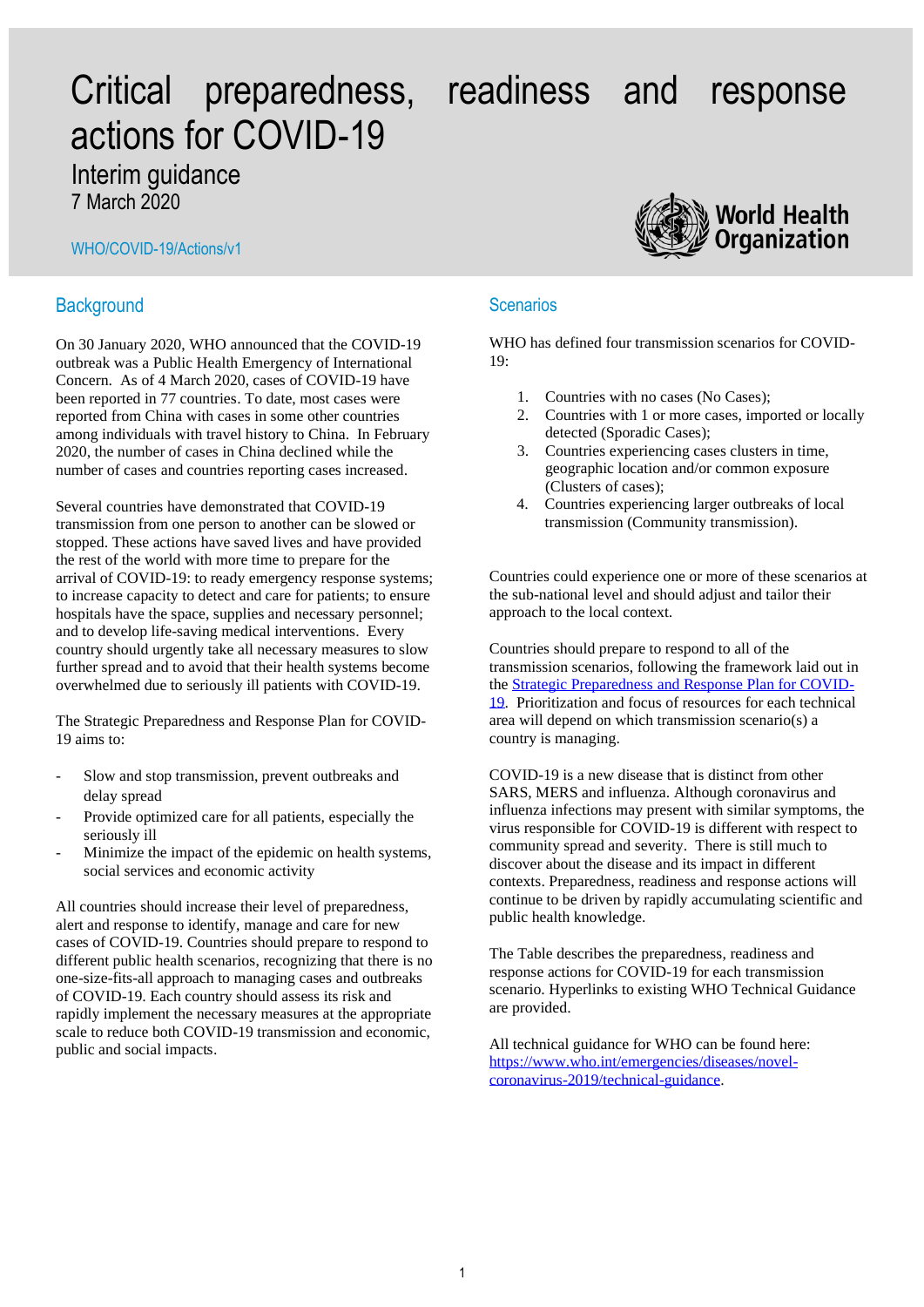|  |  |  |  |  |  |  | Table 1. Critical preparedness, readiness and response actions for each transmission scenario for COVID-19 |
|--|--|--|--|--|--|--|------------------------------------------------------------------------------------------------------------|
|--|--|--|--|--|--|--|------------------------------------------------------------------------------------------------------------|

|                                                       | <b>No Cases</b>                                                                                                                                        | <b>Sporadic Cases</b>                                                                                                                               | <b>Clusters of Cases</b>                                                                                                                               | <b>Community Transmission</b>                                                                                                                                                                                                                                                                                                                                      |
|-------------------------------------------------------|--------------------------------------------------------------------------------------------------------------------------------------------------------|-----------------------------------------------------------------------------------------------------------------------------------------------------|--------------------------------------------------------------------------------------------------------------------------------------------------------|--------------------------------------------------------------------------------------------------------------------------------------------------------------------------------------------------------------------------------------------------------------------------------------------------------------------------------------------------------------------|
| <b>Transmission scenario</b>                          | No reported cases                                                                                                                                      | One or more cases, imported or<br>locally acquired                                                                                                  | Most cases of local transmission<br>linked to chains of transmission                                                                                   | Outbreaks with the inability to relate<br>confirmed cases through chains of<br>transmission for a large number of cases,<br>or by increasing positive tests through<br>sentinel samples (routine systematic<br>testing of respiratory samples from<br>established laboratories                                                                                     |
| Aim                                                   | Stop transmission and prevent<br>spread                                                                                                                | Stop transmission and prevent spread                                                                                                                | Stop transmission and prevent<br>spread                                                                                                                | Slow transmission, reduce case numbers,<br>end community outbreaks                                                                                                                                                                                                                                                                                                 |
| <b>Priority areas of work</b>                         |                                                                                                                                                        |                                                                                                                                                     |                                                                                                                                                        |                                                                                                                                                                                                                                                                                                                                                                    |
| <b>Emergency response</b><br>mechanisms               | Activate <i>emergency</i> response<br>mechanisms                                                                                                       | Enhance emergency response<br>mechanisms                                                                                                            | Scale up emergency response<br>mechanism                                                                                                               | Scale up emergency response mechanism                                                                                                                                                                                                                                                                                                                              |
| <b>Risk communication</b><br>and public<br>engagement | Educate and actively communicate<br>with the public through risk<br>communication and community<br>engagement                                          | Educate and actively communicate<br>with the public through risk<br>communication and community<br>engagement                                       | Educate and actively communicate<br>with the public through risk<br>communication and community<br>engagement                                          | Educate and actively communicate with<br>the public through risk communication<br>and community engagement                                                                                                                                                                                                                                                         |
| Case finding,<br>contact tracing and<br>management    | Conduct <i>active</i> case finding,<br>contact tracing and monitoring;<br>quarantine of contacts and isolation<br>of cases                             | Enhance active case finding, contact<br>tracing and monitoring; quarantine of<br>contacts and isolation of cases                                    | Intensify case finding, contact<br>tracing, monitoring, quarantine of<br>contacts, and isolation of cases;                                             | Continue contact tracing where possible,<br>especially in newly infected areas,<br>quarantine of contacts, & isolation of<br>cases; apply self-initiated isolation for<br>symptomatic individuals                                                                                                                                                                  |
| <b>Surveillance</b>                                   | Consider testing for COVID-19<br>using existing respiratory disease<br>surveillance systems and hospital-<br>based surveillance.                       | Implement COVID-19 surveillance<br>using existing respiratory disease<br>surveillance systems and hospital-<br>based surveillance                   | Expand COVID-19 surveillance<br>using existing respiratory disease<br>surveillance systems and hospital-<br>based surveillance                         | Adapt existing surveillance systems to<br>monitor disease activity (e.g. through<br>sentinel sites)                                                                                                                                                                                                                                                                |
| <b>Public health</b><br>measures                      | Hand hygiene, respiratory etiquette,<br>practice social distancing                                                                                     | Hand hygiene, respiratory etiquette,<br>practice social distancing                                                                                  | Hand hygiene, respiratory etiquette,<br>practice social distancing                                                                                     | Hand hygiene, respiratory etiquette,<br>practice social distancing                                                                                                                                                                                                                                                                                                 |
| <b>Laboratory testing</b>                             | Test suspect cases per WHO case<br>definition, contacts of confirmed<br>cases; test patients identified<br>through respiratory disease<br>surveillance | Test suspect cases per WHO case<br>definition, contacts of confirmed<br>cases; test patients identified through<br>respiratory disease surveillance | Test suspect cases per WHO case<br>definition, contacts of confirmed<br>cases; test patients identified<br>through respiratory disease<br>surveillance | Test suspect cases per WHO case<br>definition and symptomatic contacts of<br>probable/confirmed cases; test patients<br>identified through respiratory disease<br>surveillance. If testing capacity is<br>overwhelmed prioritize testing in health<br>care settings and vulnerable groups. In<br>closed settings test only the first<br>symptomatic suspect cases. |